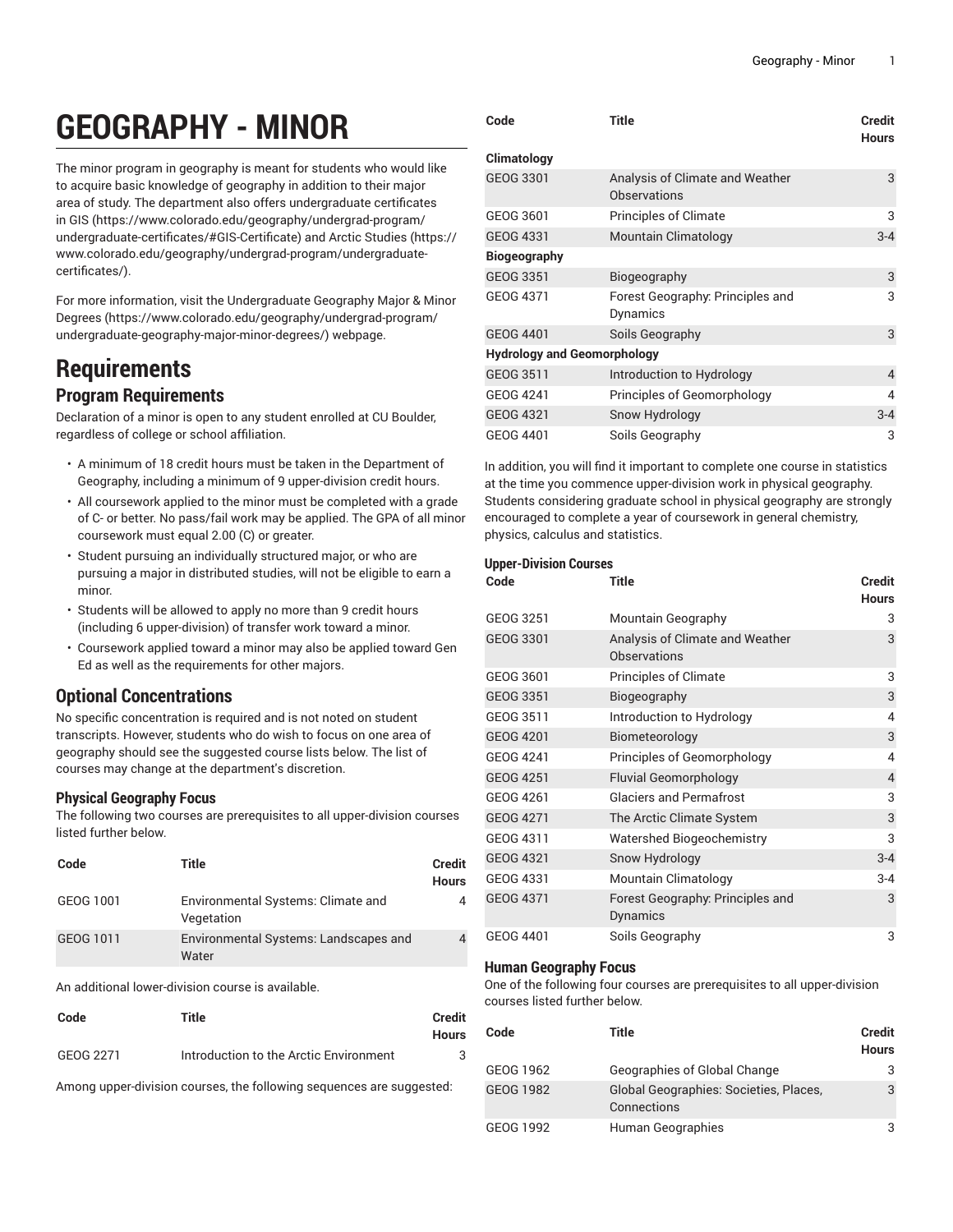| GEOG 2092 | Advanced Introduction to Human |
|-----------|--------------------------------|
|           | Geography                      |

#### **Upper-Division Courses**

Additional prerequisites are listed.

| Code             | <b>Title</b>                                                                     | <b>Credit</b><br><b>Hours</b> |
|------------------|----------------------------------------------------------------------------------|-------------------------------|
| GEOG 3422        | <b>Political Ecology</b>                                                         | 3                             |
| GEOG 3612        | <b>Geography of American Cities</b>                                              | 3                             |
| GEOG 3622        | Cities of the Global South                                                       | 3                             |
| GEOG 3662        | Economic Geography                                                               | 3                             |
| GEOG 3672        | Who Runs the World? Sex, Power, and<br>Gender in Geography                       | 3                             |
| <b>GEOG 3682</b> | Geography of International Development                                           | 3                             |
| GEOG 3692        | Introduction to Global Public Health                                             | 4                             |
| <b>GEOG 3742</b> | Place, Power, and Contemporary Culture                                           | 3                             |
| GEOG 3812        | Mexico, Central America, and the<br>Caribbean                                    | 3                             |
| <b>GEOG 3822</b> | Geography of China                                                               | 3                             |
| GEOG 3832        | Geographies of South Asia                                                        | 3                             |
| GEOG 3842        | Human Geography of Czechia: Political,<br><b>Economic and Social Transitions</b> | 3                             |
| GEOG 3862        | Geography of Africa                                                              | 3                             |
| <b>GEOG 3882</b> | Geography of the Former Soviet Union                                             | 3                             |
| GEOG 4023        | <b>Advanced Quantitative Methods for</b><br><b>Spatial Data</b>                  | 4                             |
| <b>GEOG 4292</b> | Migration, Immigrant Adaptation, and<br>Development                              | 3                             |
| <b>GEOG 4622</b> | City Life                                                                        | 3                             |
| GEOG 4632        | Development Geography                                                            | 3                             |
| GEOG 4712        | <b>Political Geography</b>                                                       | 3                             |
| <b>GEOG 4732</b> | <b>Population Geography</b>                                                      | 3                             |
| <b>GEOG 4742</b> | <b>Topics in Environment and Society</b>                                         | 3                             |
| <b>GEOG 4762</b> | Geographies of Political Islam                                                   | 3                             |
| GEOG 4832        | Geography of Tibet                                                               | 3                             |
| <b>GEOG 4852</b> | <b>Health and Medical Geography</b>                                              | 3                             |

#### **Environment-Society Geography Focus**

The following two courses are prerequisites to all upper-division physical geography courses listed further below.

| Code      | Title                                            | <b>Credit</b><br><b>Hours</b> |
|-----------|--------------------------------------------------|-------------------------------|
| GEOG 1001 | Environmental Systems: Climate and<br>Vegetation | 4                             |
| GEOG 1011 | Environmental Systems: Landscapes and<br>Water   |                               |

An additional lower-division course is available.

| Code      | Title                         | Credit       |
|-----------|-------------------------------|--------------|
|           |                               | <b>Hours</b> |
| GEOG 2852 | Contemporary Southeast Asia:  | 3            |
|           | <b>Environmental Politics</b> |              |

#### **Upper-Division Courses**

3

Additional prerequisites may be listed.

| Code             | <b>Title</b>                                                     | <b>Credit</b><br><b>Hours</b> |
|------------------|------------------------------------------------------------------|-------------------------------|
| GEOG 3251        | Mountain Geography                                               | 3                             |
| GEOG 3301        | Analysis of Climate and Weather<br>Observations                  | 3                             |
| GEOG 3351        | Biogeography                                                     | 3                             |
| <b>GEOG 3402</b> | <b>Natural Hazards</b>                                           | 3                             |
| GEOG 3412        | <b>Conservation Practice and Resource</b><br>Management          | 3                             |
| <b>GEOG 3422</b> | <b>Political Ecology</b>                                         | 3                             |
| GEOG 3511        | Introduction to Hydrology                                        | 4                             |
| GEOG 3601        | <b>Principles of Climate</b>                                     | 3                             |
| GEOG 3612        | Geography of American Cities                                     | 3                             |
| GEOG 3672        | Who Runs the World? Sex, Power, and<br>Gender in Geography       | 3                             |
| GEOG 3682        | Geography of International Development                           | 3                             |
| GEOG 3692        | Introduction to Global Public Health                             | $\overline{4}$                |
| GEOG 3812        | Mexico, Central America, and the<br>Caribbean                    | 3                             |
| <b>GEOG 3822</b> | Geography of China                                               | 3                             |
| GEOG 3862        | Geography of Africa                                              | 3                             |
| <b>GEOG 4401</b> | Soils Geography                                                  | 3                             |
| GEOG 4430        | Seminar, Conservation Trends                                     | 3                             |
| <b>GEOG 4501</b> | Water Resources and Water<br>Management of Western United States | 3                             |
| <b>GEOG 4742</b> | <b>Topics in Environment and Society</b>                         | 3                             |
| <b>GEOG 4632</b> | Development Geography                                            | 3                             |
| GEOG 4812        | Political Ecology & Latin America                                | 3                             |
| <b>GEOG 4822</b> | Environment and Development in China                             | 3                             |
| <b>GEOG 4852</b> | <b>Health and Medical Geography</b>                              | 3                             |

#### **Geographic Information Science Focus**

Students undertaking the GIS Certificate as well as a GEOG minor must take at least 9 additional credit hours of non-GIS GEOG classes to satisfy the minor requirements.

The following is a lower-division course in this concentration.

| Code      | Title                    | <b>Credit</b><br>Hours |
|-----------|--------------------------|------------------------|
| GEOG 2053 | Mapping a Changing World |                        |

The following are prereqs for all upper-division courses, unless otherwise noted.

| Code      | Title                                             | <b>Credit</b><br><b>Hours</b> |
|-----------|---------------------------------------------------|-------------------------------|
| GEOG 3023 | <b>Statistics and Geographic Data</b>             | 4                             |
| GEOG 3053 | <b>Geographic Information Science:</b><br>Mapping | 4                             |